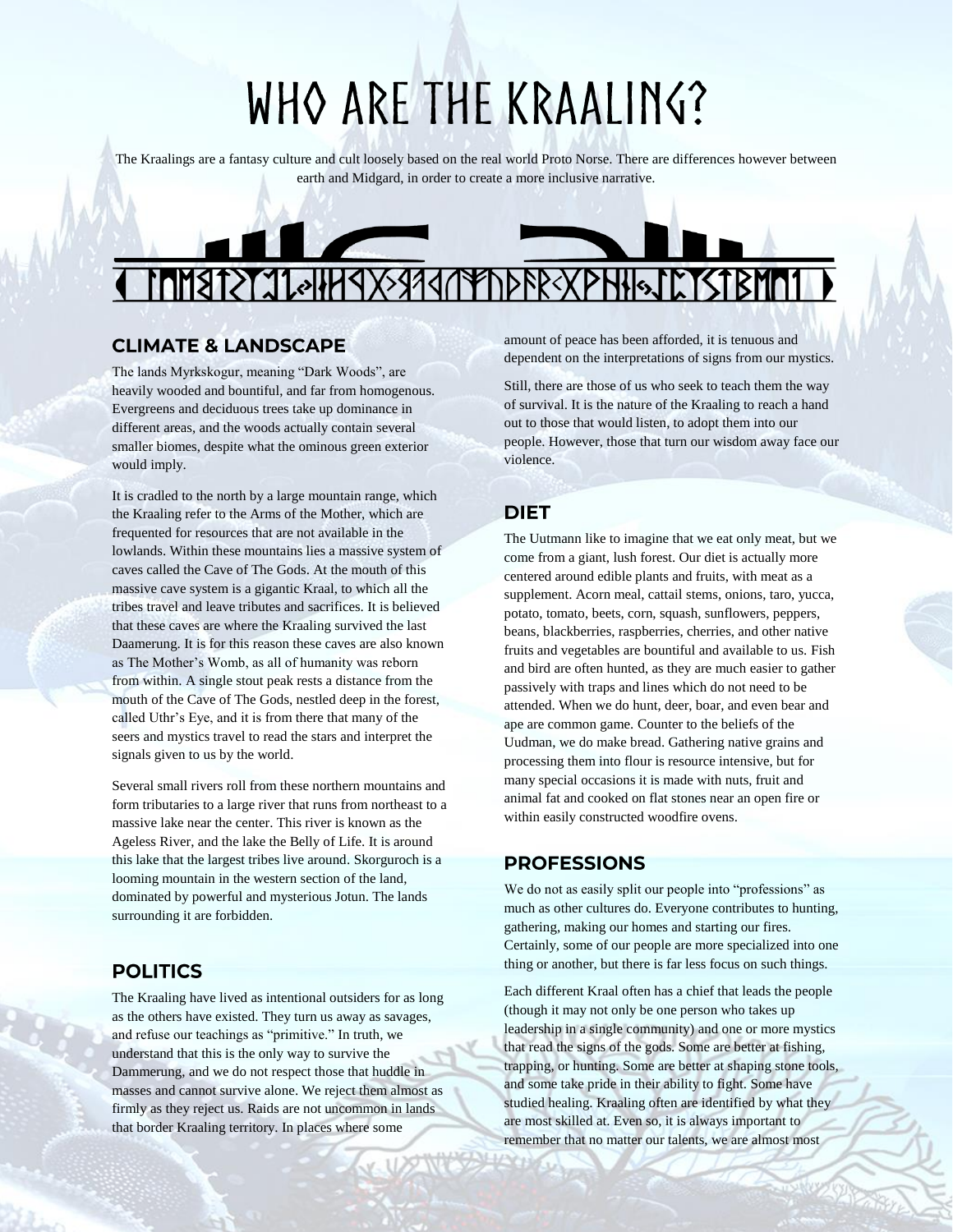responsible for the wellbeing and health of our fellow Kraalmann. We do not farm. We do not weave cloth. We do not work with the fire-stones. Animal meat, skins and pelts, bones, plants for cordage and food, and other naturally sources materials are the mainstay of the Kraaling people. If any one resource could be said to be our most cherished and coveted, it would be a certain type of stone used for making stone tools. Eoruk stones, those that break like glass and can be used to make razor edges, are rare and very valuable. Trips into the the Mother's Arms often begin with the desire to find it.

#### **COMMUNICATION**

Kraaling are not the simple minded fools others would assume us to be. We are often quiet and stern in the company of Uudman outsiders, but we speak freely and joyfully in our own company. That being said, the Kraaling value and are far more comfortable with silence than others. When speaking to others within a group, it is important to show respect to all that you speak to. It is even more important to offer respect to those within a tribe that hold positions of authority or skill. Being brash or disrespectful will likely be perceived as a challenge to the leader of a group, not only if done directly to them but to anyone who is under their leadership. This rarely ends well for the disrespectful party.

Kraaling speak very clearly and without veiled intention. They use both positive and negative group enforcement to contain problem individuals within the tribe in order to bring them back to a place of mutual respect. This can be seen as brutish by outsiders, but direct language describing the feelings and intentions of the speaker are always appreciated if they are done so with positive intention and a willingness to work through conflicts. If disrespect is intentional or repeated, the target of the disrespect (or the individual that leads the target) will lead a challenge against them, bringing all those that have been wronged against the offending party. Many voices are stronger than one.

The Kraaling also speak the First Language, though it is not commonly spoken. It is only used frequently in ceremonies and by those that take a particular interest in it. Anyone using the first language is expected to repeat the statement using the common tongue, so that those who cannot speak it can understand them.

#### **HISTORY**

The Kraaling are as they always have been: patient, wise, and in tune with the world around them. They have known long before the Dammerung began that it would return, and they have kept their skills for survival sharp. With no written word, we have only the stories that we pass from the elders to each new generation. Each tribe has their own history, their own tales to be told, yet each tribe knows that the coming darkness is almost here. This is a time of

raiding, and bolstering our numbers. We call this The Red Song Time.

This Red Song Time however, involves the story of an Uutmann King from another land. Years ago, he treated with our tribe, and in our way we refused deal with those that relied on steel and cloth. The King insisted, and we offered him a challenge: live as we do. Hunt, eat, survive among us, and earn the right to call himself Kraaling. The King agreed. He lived with us for several weeks, and forsook the trappings of a king. He undertook the ceremonies of a child, a warrior, and a leader. He took the name of Veshugr, "Of Good Soul." He hunted beside us, killed and ate the flesh of mann. In doing so, he became of our tribe, and we of his.

With the King's death, we have travelled across the world, through hostile lands, for many months. We have come to collect what belongs to our Kraal: the bones of Veshugr. From his bones, we will consecrate a new hunting ground, and form a new tribe that will survive and thrive in the coming darkness.

#### **TRADITIONS**

**Sacrifice-** After every meal a small sacrifice is made to the kraal. A small bone, a fruit peel, ect.

**Introductions-** Kraaling introductions always include their main duty to the tribe. Introductions are structured [pronoun] is [name] the [role]

**Blood Oaths-** Kraaling sometimes make blood oaths which are bonds that last for the rest of their lives.

**Touch-** Touching hands with someone is a sign of trust as it leaves you defenseless. Strangers get a nod as a greeting, family and close members of the kraal touch forearm to forearm.

**Order-** The first bite of any meal goes to the kraal, the second the hunter who provided, the third to one who prepared the meal**.**

**Compliments-** They are not given lightly among the kraaling. A compliment is viewed as encouraging a specific moment to happen again. It is common to praise the land, weather, and natural phenomena. A compliment to a person is much rarer and carries a lot of weight.

**Cairnes-** Rock cairns are made at sites where resources are abundant, both to mark them easily for other tribe members and to provide a place for totems to rest.

**Gifts-** It is rude to refuse a gift. A gift refused 3 times brings bad luck.

**New Kraals-** When a new kraal is being dug every member of the tribe must contribute, even if it is just symbolically moving a handful of dirt.

**Hunting-** Speaking loudly during a hunt is never tolerated. Voices can be raised once the prey is captured.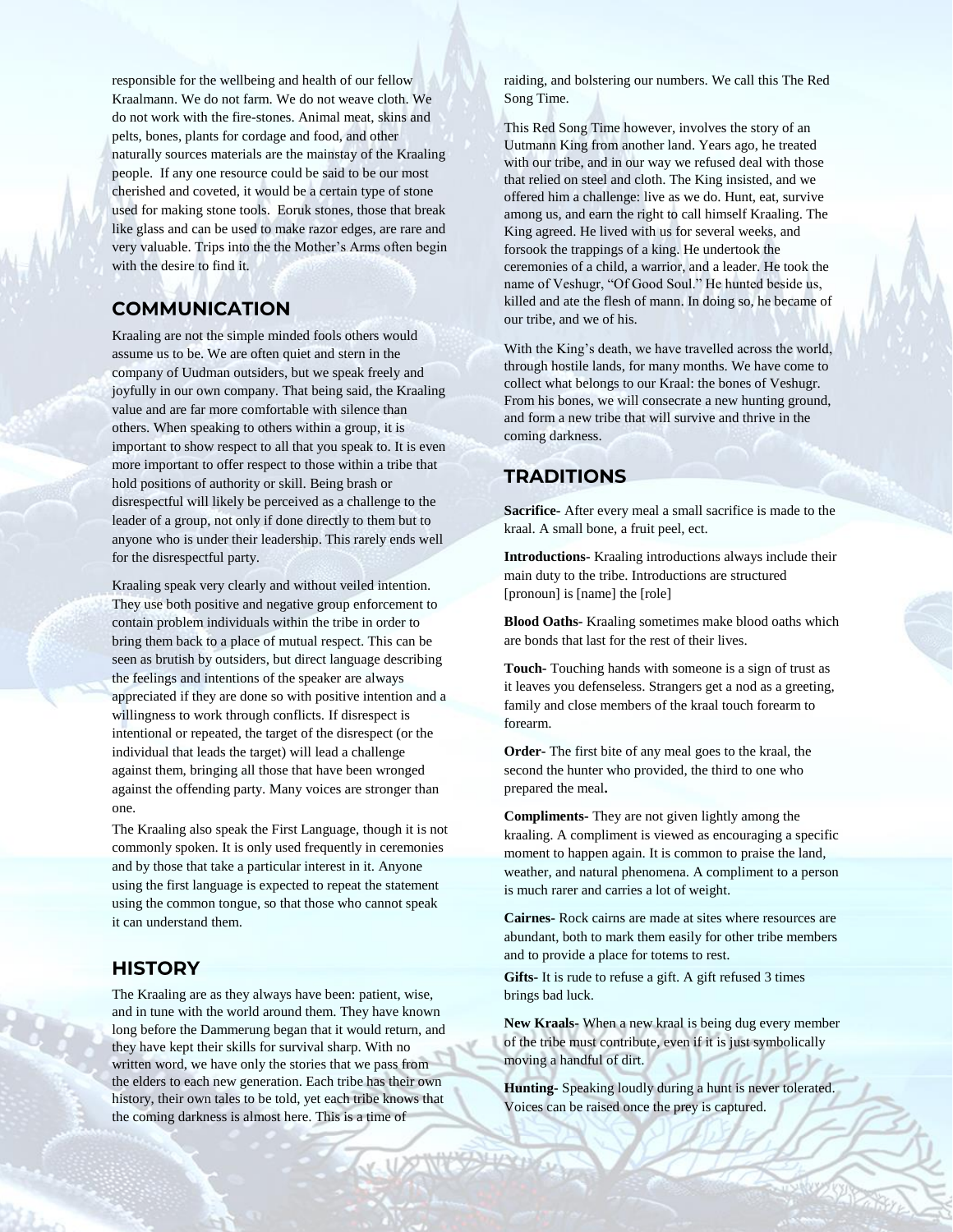#### **SUPERSTITIONS**

**Giving Thanks-** It is common to thank a totem when successfully completing a mundane task associated with that totem.

**Socket Etiquette-** It is rude to put your fingers into the eye sockets of a skull or mask. It disturbs the spirit within and can bring bad luck.

**Burial Rites-** If you don't eat a bit of a family member's flesh when they die you won't inherit their strengths that you've admired, no matter how hard you work for them.

**The Quiet-** When the animals all go quiet a totem is watching the area closely. Whatever you do is under intense scrutiny.

**Guilt-** Smoke from a fire chases someone who feels guilty or is hiding something.

> **Divination-** Weather is a common form of divination. Any weather patterns that stand out can indicate the success or failure of the tribes plans.

**Totem Respect-** Those associated with Afu shouldn't put out fires as it might anger their totem. Likewise those associated with Hroki shouldn't undo stitches they aren't they aren't immediately fixing.

**Hunting-** Eating an animal is also taking that animal into the family of the kraal. You both gain that animals strength

**ATRIXRHIGITISTE** 

## **THE KRAALING RELIGION**

Kraaling worship a variety of Totem animals that represent different aspirational qualities. Individual kraaling usually align themselves most closely with one particular totem but are still expected to respect and sometimes seek advice from other totems. Spiritual leaders are often those who can connect more closely with multiple totems, giving tribes balanced advice and guidance.

Kraaling value each member of the tribe based on what skills they bring. Every kraaling is expected to benefit the community in some way. They are focused on how useful people are to survival, but all skills that add to survival are viewed equally. Cooking, hunting, sewing, foraging, storytelling, medicine, and spiritual practices are all essential to surviving in a harsh environment. Funerals are one of the biggest celebrations that kraaling have. Funerals involve the tribe ritually preparing and consuming the body of the one who has died. Consuming the dead is meant to imbue the tribe with their strength and skills as well as solidifying their memory within each person. When the flesh is gone the bones are added to the tribe's kraal so that the totems may also draw on their strength and use it to protect and guide the tribe. The longest night of winter is the biggest yearly holiday. On that night none of the kraaling work except to keep a massive bonfire alive. Every member of the tribe that is old enough to have a totem stays up the whole night eating, dancing, singing, and storytelling to ward away the dark.

The first successful hunt of the summer is also fiercely celebrated. The body of the animal is prepared carefully and the whole tribe eats it together. The totem that the animal was caught under is the one watching over the tribe most closely for the following year.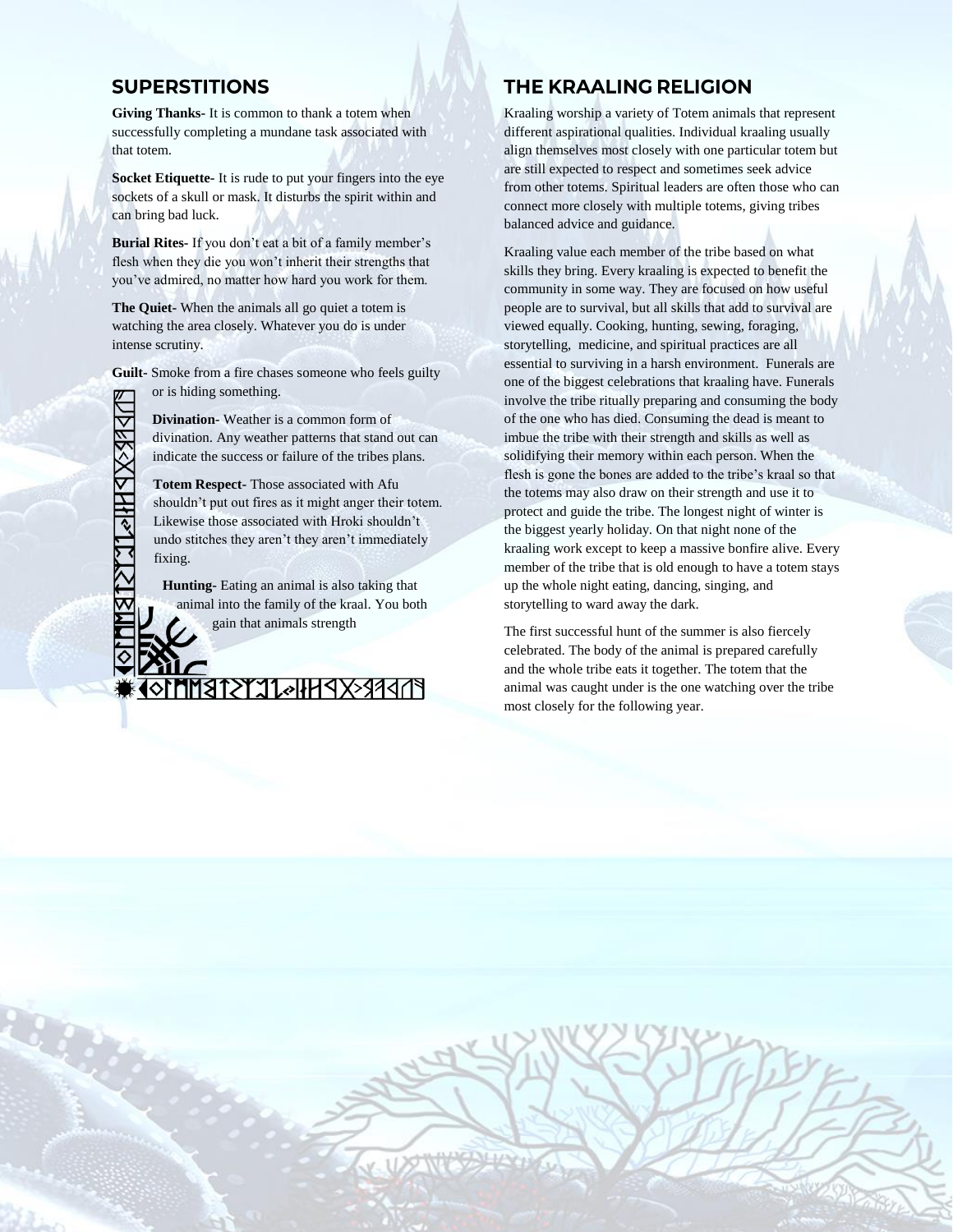#### **TOTEMS AND TRIBES**

No tribe worships only one totem, but there are many that venerate one above all the others. In tribes like these, one can generally find values and skills that apply to the kraaling that make up its body. Even those tribes that have deep variation will find individuals that embody each totem as best as they are able.

**Canu the Wolf** is wise and alert, He demands that his Children raise a Sacred Den and defend it against all outsiders so his spirit may rest there in peace. He asks his Children to howl and sing to the moon, his first, lost love. All canids and small predators fall under his domain. Wolves are driven to perfect their skills and to pass them onto younger generations. Wolves chase new heights of perfection in what they do. Wolves also are good at recognizing skills that don't announce themselves loudly, appreciating and utilizing them.

**Ursul the Bear** is stalwart and unbending, Ursul makes her Children strong but demands that they never attack an enemy dishonorably, but meet it in an open test of might. Just as Ursul arises each winter from the realm of death she bestows unnatural resilience and physical power to her Children to survive. Ursul oversees those beasts that survive and strive for life: Bears and auroks are her favorite children. Ursul is also associated with motherhood and fierce protection of the young of the tribe. Bears are known to take parenting roles as well as ones on the battlefield and to resolve issues with children strictly but fairly.

**Hroki the Crow** is a cunning tricksters and opportunist, Hroki demands that their Children leave out food for their kin as they wing through the world bringing them secrets.

Hroki is associated with storytelling and passing on the history of the tribe. Those who follow Hroki are known fortheir eloquence that allows them to mediate social problems within the tribe and to make shrewd deals with those on the outside. Crows are also known for being good at treating and tanning skins, and sewing with precision.

**Afu the Ape** is jealous and bloodthirsty, Afu demands that his Children eat the flesh of their vanquished enemies, consuming their spirits to empower themselves against the Shadow, Fire and Ice. Afu lends the tribe the ability to see what there is in the world that could benefit them and to pursue that relentlessly. Afu is often the totem who is called upon during raids or when interacting with those outside the tribe. Afu is associated with fire starting, cooking, and preparing meals especially meat.

**Sefka the Serpent** is as ancient as the earth itself. She demands that her Children seek out secrets and truths and reveal them to her, granting them an unflinching gaze that few can out-stare. Serpents are known for being careful and decisive. They know when conserve their energy and wait for a better moment to strike. Sefka is associated with medicine and identifying plant life. Those who follow sefka often are skilled at foraging mushrooms, berries, and plants for use in poultices and poisons.

**Artok the auroch** is determined and enduring. They demand that their followers do not waste and don't bend in the face of adversity. They can discover food in places that others would pass it by, and make use of things others would not see value in. They are known for enduring physical hardship without complaint and for moving steadily forward no matter the conditions. The boar is associated with those best at foraging and finding new resources for the clan.